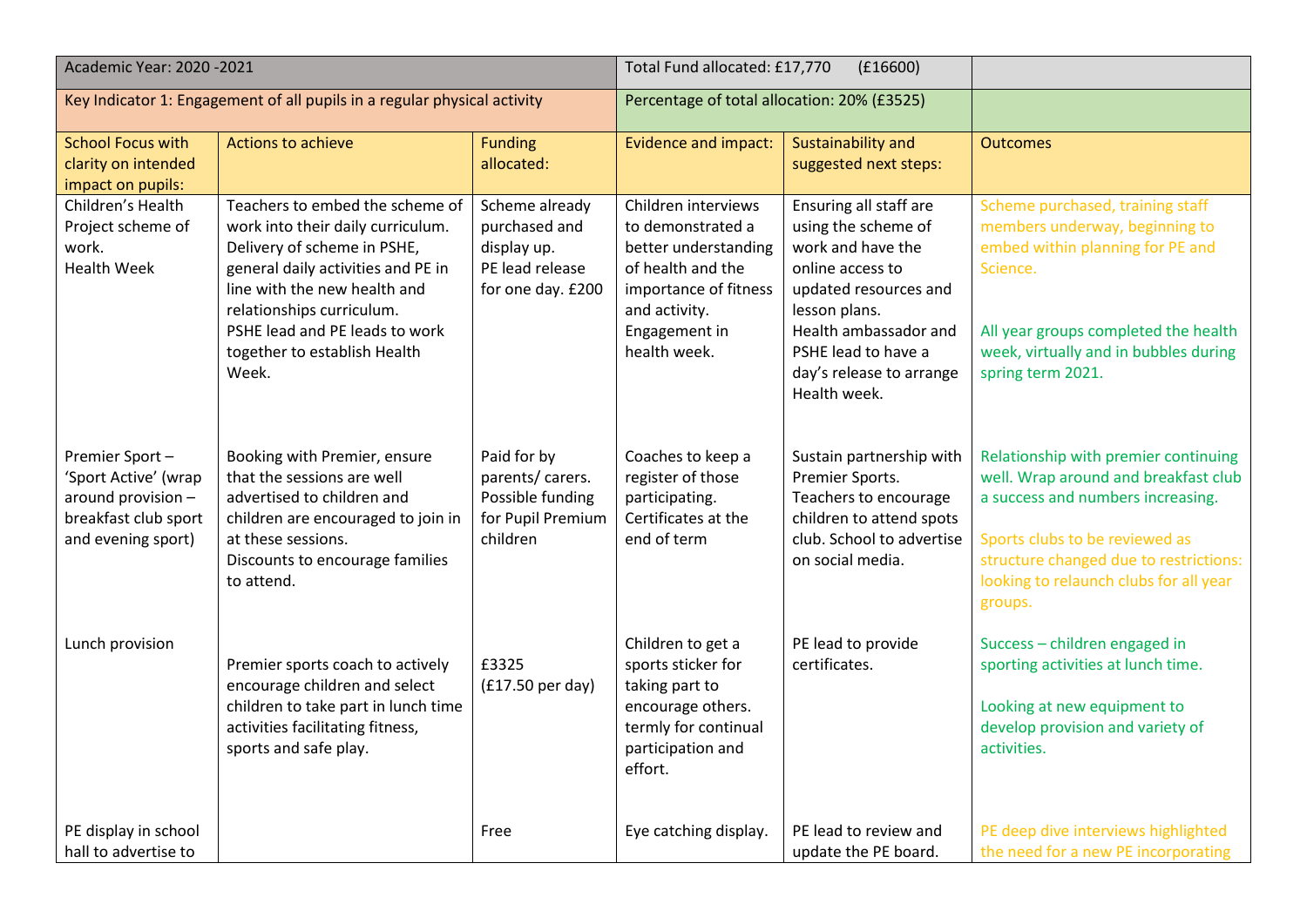| children<br>opportunities at<br>school for physical<br>activity.<br><b>National Fitness Day</b>                        | Release time to generate a<br>display - focus on a way to<br>ensure all children are engaged in<br>a target and celebrate success<br>within the school.<br>All children in Fairfield to take<br>part in HITT work out circuit for<br>20 minutes. Build this into<br>something bigger this year -<br>assembly to educate why fitness<br>is important for physical and<br>mental health.<br>Additional activities to be<br>organised e.g. in class yoga etc. | Free | Photos displayed in<br>school to celebrate<br>the achievements of<br>the children. Children<br>to be inspired to<br>keep fit. | PE lead to continue to<br>organise annually.                                                                               | PE vocabulary and sports<br>opportunities.<br>PE leads organised fitness circuit for<br>years groups to use. |
|------------------------------------------------------------------------------------------------------------------------|------------------------------------------------------------------------------------------------------------------------------------------------------------------------------------------------------------------------------------------------------------------------------------------------------------------------------------------------------------------------------------------------------------------------------------------------------------|------|-------------------------------------------------------------------------------------------------------------------------------|----------------------------------------------------------------------------------------------------------------------------|--------------------------------------------------------------------------------------------------------------|
| Joe Wicks school<br>fitness initiative                                                                                 | All classes to take part in a Joe<br>Wicks live HITT workout<br>additional to PE sessions.<br>Teachers to use online bank of<br>short work out sessions within<br>their classroom or PE warm ups.<br>PE leads to remind teachers of<br>this.                                                                                                                                                                                                               | Free | Photos displayed in<br>school to celebrate<br>the achievements of<br>the children. Children<br>to be inspired to<br>keep fit. | PE lead to continue to<br>look out for events to<br>take part in and<br>encourage teachers to<br>include this in sessions. | Joe Wicks fitness utilised throughout<br>isolations, home schooling and covid<br>bubbles.                    |
| Community clubs to<br>work with the school<br>to encourage<br>children to take part<br>in out of school<br>activities. | Contact the local clubs- stay in<br>regular contact. Look at getting<br>clubs to send promotional leaflets<br>or information while assemblies<br>are not being held.                                                                                                                                                                                                                                                                                       | Free | Clubs advertise in the<br>school office.<br>More children taking<br>part in after school<br>sport.                            | PE lead to contact local<br>clubs and speak to them<br>about advertising.                                                  | Limited due to visitors restrictions,<br>leaflets on display and in registers.                               |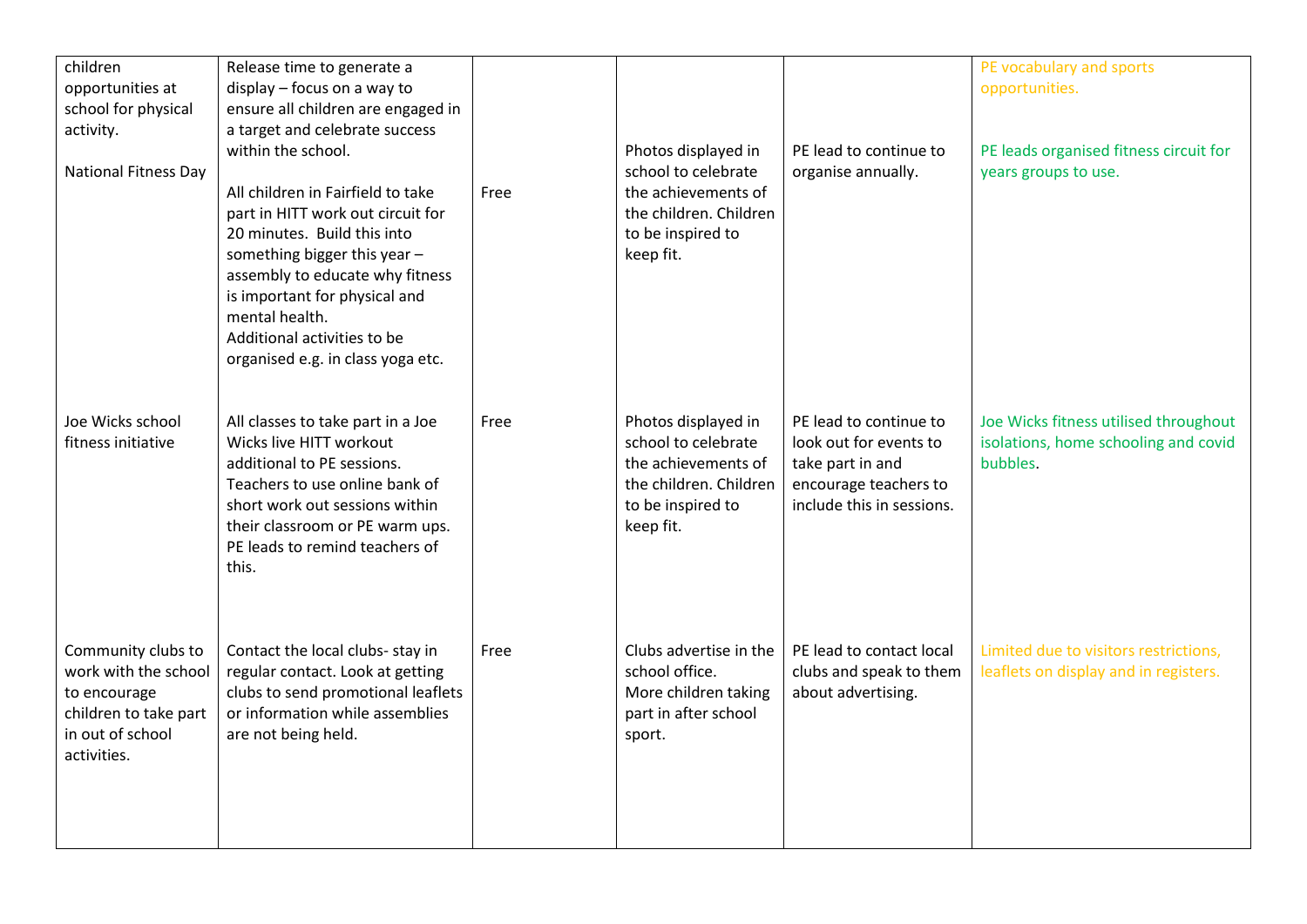|                                                                                                                                                                                                                | Key Indicator 2: The profile of PE and Sport being raised across the school as a                                                                                                                                       |                                                                                          | Percentage of total allocation: 3% (£450)                                                                                                                                                                                                                                  |                                                                                                                                                                 |                                                                                                                                             |
|----------------------------------------------------------------------------------------------------------------------------------------------------------------------------------------------------------------|------------------------------------------------------------------------------------------------------------------------------------------------------------------------------------------------------------------------|------------------------------------------------------------------------------------------|----------------------------------------------------------------------------------------------------------------------------------------------------------------------------------------------------------------------------------------------------------------------------|-----------------------------------------------------------------------------------------------------------------------------------------------------------------|---------------------------------------------------------------------------------------------------------------------------------------------|
| tool for whole school improvement                                                                                                                                                                              |                                                                                                                                                                                                                        |                                                                                          |                                                                                                                                                                                                                                                                            |                                                                                                                                                                 |                                                                                                                                             |
| <b>School Focus with</b><br>clarity on intended<br>impact on pupils:                                                                                                                                           | <b>Actions to achieve</b>                                                                                                                                                                                              | <b>Funding</b><br>allocated:                                                             | Evidence and impact:                                                                                                                                                                                                                                                       | Sustainability and<br>suggested next steps:                                                                                                                     |                                                                                                                                             |
| Childrens' Health<br>Project                                                                                                                                                                                   | Teachers to embed the scheme of<br>work into their daily curriculum.<br>Delivery of scheme in PSHE,<br>general daily activities and PE in<br>line with the new health and<br>relationships curriculum. Health<br>week. | PE leader release<br>to organise<br>Health week.<br><b>Health week</b><br>resources £200 | Children interviews<br>to demonstrated a<br>better understanding<br>of health and the<br>importance of fitness<br>and activity.                                                                                                                                            | Add to the display and<br>use characters in<br>sporting events to<br>remind the children of<br>the project.<br>Health week planning -<br>release.               | Display of characters in the school<br>hall.<br>Planning meeting alongside PSHE<br>leads still needed to embed this into<br>the curriculum. |
| Celebration<br>assembly once a<br>term to ensure the<br>whole school is<br>aware of the<br>importance of PE<br>and Sport and to<br>encourage all pupils<br>to aspire to being<br>involved in the<br>assembles. | Achievements celebrated in<br>weekly celebration assembly<br>(progress and enthusiasm in PE<br>from each class and any<br>competition results)                                                                         | Free                                                                                     | Children to be<br>presented with a<br>certificate and<br>photographed for the<br>PE display wall.<br><b>Building confidence</b><br>in pupils, raising<br>engagement.<br>Look at presenting a<br>certificate for each<br>CHP character each<br>term for each year<br>group. | PE lead to collect names<br>and record these<br>termly. Print off<br>certificates<br>Continue to celebrate<br>achievements in Fridays<br>celebration assemblies | Assemblies and sporting events on<br>hold.                                                                                                  |
| Role models - local<br>sporting                                                                                                                                                                                |                                                                                                                                                                                                                        | £250                                                                                     | Pictures to go into<br>the school newsletter<br>and on the school's                                                                                                                                                                                                        |                                                                                                                                                                 | Essential visitors only - rebooked for<br>this academic year.                                                                               |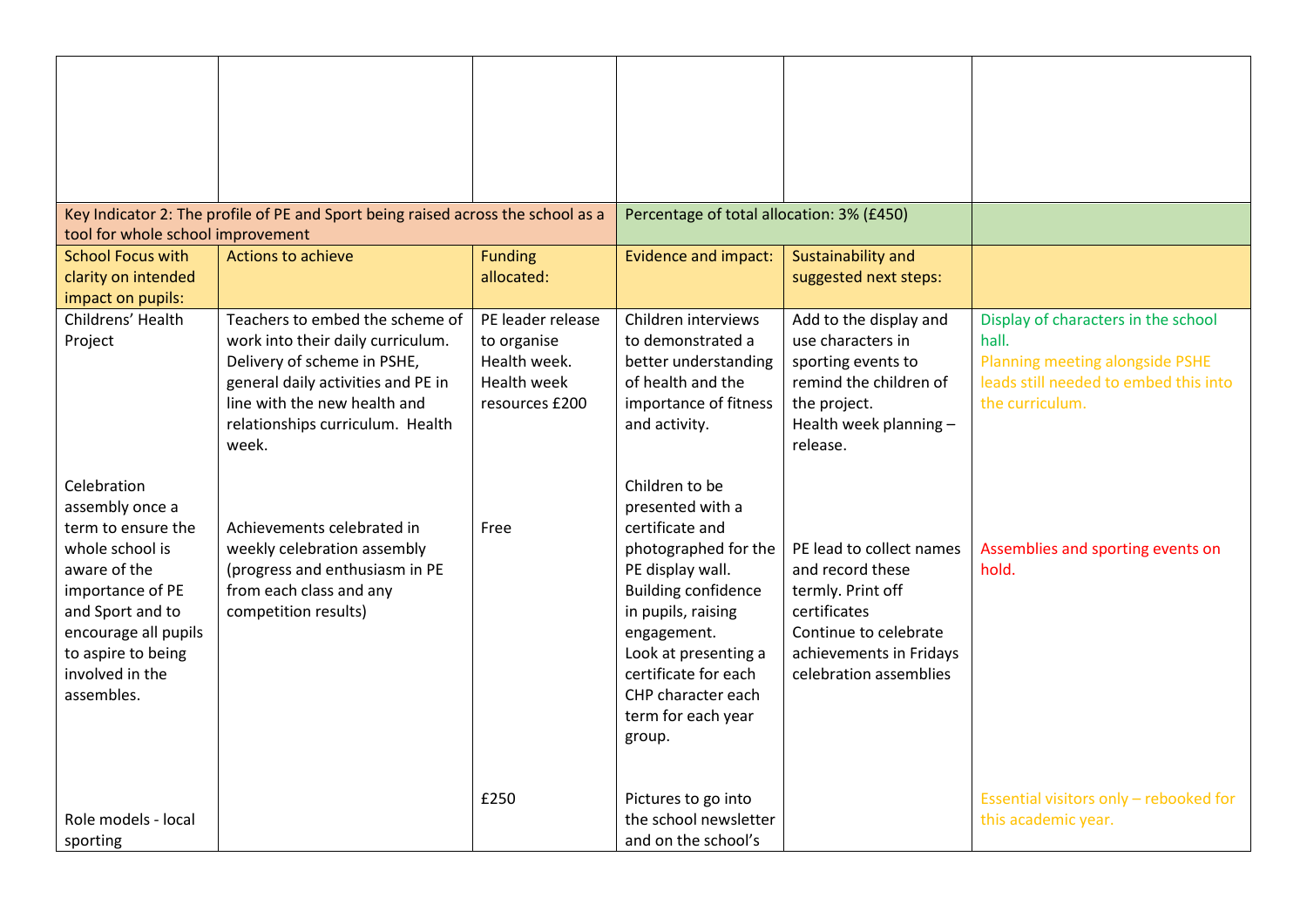| personalities so                                                            | Ascertain which local                                                                                            |                | website and social                                                                                                        | Email company to                     |                       |
|-----------------------------------------------------------------------------|------------------------------------------------------------------------------------------------------------------|----------------|---------------------------------------------------------------------------------------------------------------------------|--------------------------------------|-----------------------|
| pupils can identify                                                         | personalities the pupils relate to                                                                               |                | media.                                                                                                                    | organise a date for the              |                       |
| with success and                                                            | and invite them into school.                                                                                     |                |                                                                                                                           | visit.                               |                       |
| aspire to be a local                                                        | Rearrange the visit that was                                                                                     |                |                                                                                                                           | <b>Build connections within</b>      |                       |
| sporting hero                                                               | arranged for last academic year.                                                                                 |                |                                                                                                                           | the local community.                 |                       |
| <b>Team Fairfield</b><br>Events- (Boss Hog,<br>London Marathon<br>runners). | Staff members to look at a virtual<br>event or relay like our virtual<br>sports day to encourage team<br>spirit. | N/A            | After the event the<br>participating staff to<br>be celebrated in<br>assembly showing<br>their medals and<br>achievements | PE and head TA to<br>discuss events. | No events took place. |
|                                                                             | Key Indicator 3: Increased confidence, knowledge and skills of all teaching                                      |                | Percentage of total allocation: 4% (£700)                                                                                 |                                      |                       |
| staff in teaching PE and Sport                                              |                                                                                                                  |                |                                                                                                                           |                                      |                       |
| <b>School Focus with</b>                                                    | <b>Actions to achieve</b>                                                                                        | <b>Funding</b> | <b>Evidence and impact:</b>                                                                                               | Sustainability and                   |                       |
| clarity on intended                                                         |                                                                                                                  | allocated:     |                                                                                                                           | suggested next steps:                |                       |
| impact on pupils:                                                           |                                                                                                                  |                |                                                                                                                           |                                      |                       |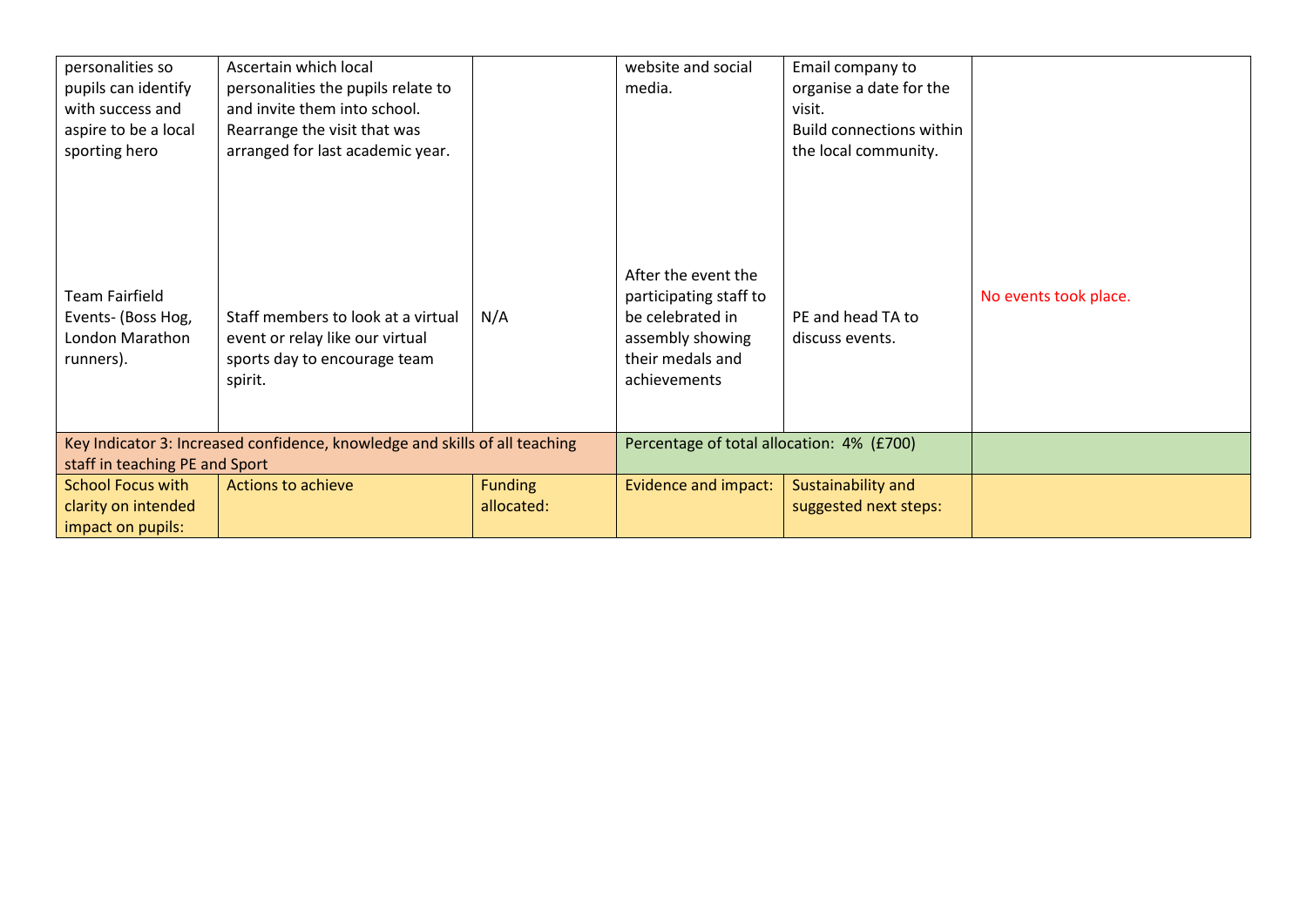| Team teaching with<br>Premier sports<br>coaches                                                                                | EYFS and Yr1 team teach morning<br>PE sessions. Meet with coach and<br>identify areas and plans to<br>increase confidence.                                                                                                           | Free partnership<br>with Premier               | PE lead to get<br>coaches to share<br>planning and create a<br>bank. Teachers to<br>annotate for further<br>years.                                                                                                         | PE lead to speak to<br>teachers and coaches<br>and review impact.                                                  | Successful use of CPD use in lesson<br>time in KS1 and Early Years.                                           |
|--------------------------------------------------------------------------------------------------------------------------------|--------------------------------------------------------------------------------------------------------------------------------------------------------------------------------------------------------------------------------------|------------------------------------------------|----------------------------------------------------------------------------------------------------------------------------------------------------------------------------------------------------------------------------|--------------------------------------------------------------------------------------------------------------------|---------------------------------------------------------------------------------------------------------------|
| CPD sessions for<br>teachers-                                                                                                  | PE co-ordinator to advertise to<br>staff and identify teachers this<br>could benefit.<br>PE coordinator to book staff onto<br>CPD.<br>Aim for 6 members of staff over<br>the year<br>Enrol and attend sessions at the<br>conference. | Free course, £700<br>supply                    | Teachers to report<br>back to the PE<br>coordinator and use<br>relevant training<br>within PE sessions.                                                                                                                    | Continue to look at local<br>CPD offer and arrange<br>for staff members to<br>attend.<br>Look for online training. | Opportunities limited throughout the<br>vear.                                                                 |
| Enrichment<br>afternoons-teachers<br>to observe children<br>taking part in new<br>sports to implement<br>in their PE planning. | PE coach to organise with PE<br>leads year groups for enrichment.<br>Pick sports such as curling,<br>fencing, archery not covered in<br>curriculum                                                                                   | Covered within<br>partnership with<br>Premier. | Photographs of<br>children taking part<br>in the enrichment<br>session to encourage<br>children to attend<br>after school clubs.<br>Teachers to use new<br>knowledge for<br>improved PE<br>planning and delivery<br>or PE. | Book yearly and review<br>which sports were a<br>success.                                                          | Premier sport provided a variety of<br>enrichment afternoons - new sports<br>provided to teachers and pupils. |
| PE planning folders<br>for each year group.                                                                                    | PE lead to purchase and organise<br>a PE folder for all year groups to<br>include<br><b>CHP</b><br>Suffolk games challenges<br>$\bullet$                                                                                             | Free                                           | Evidence will be the<br>folder with bank of<br>plans.                                                                                                                                                                      | PE lead to organise<br>release time to get this<br>done.                                                           | Needs relaunching, reviewing in PE<br>deep dive 2021.                                                         |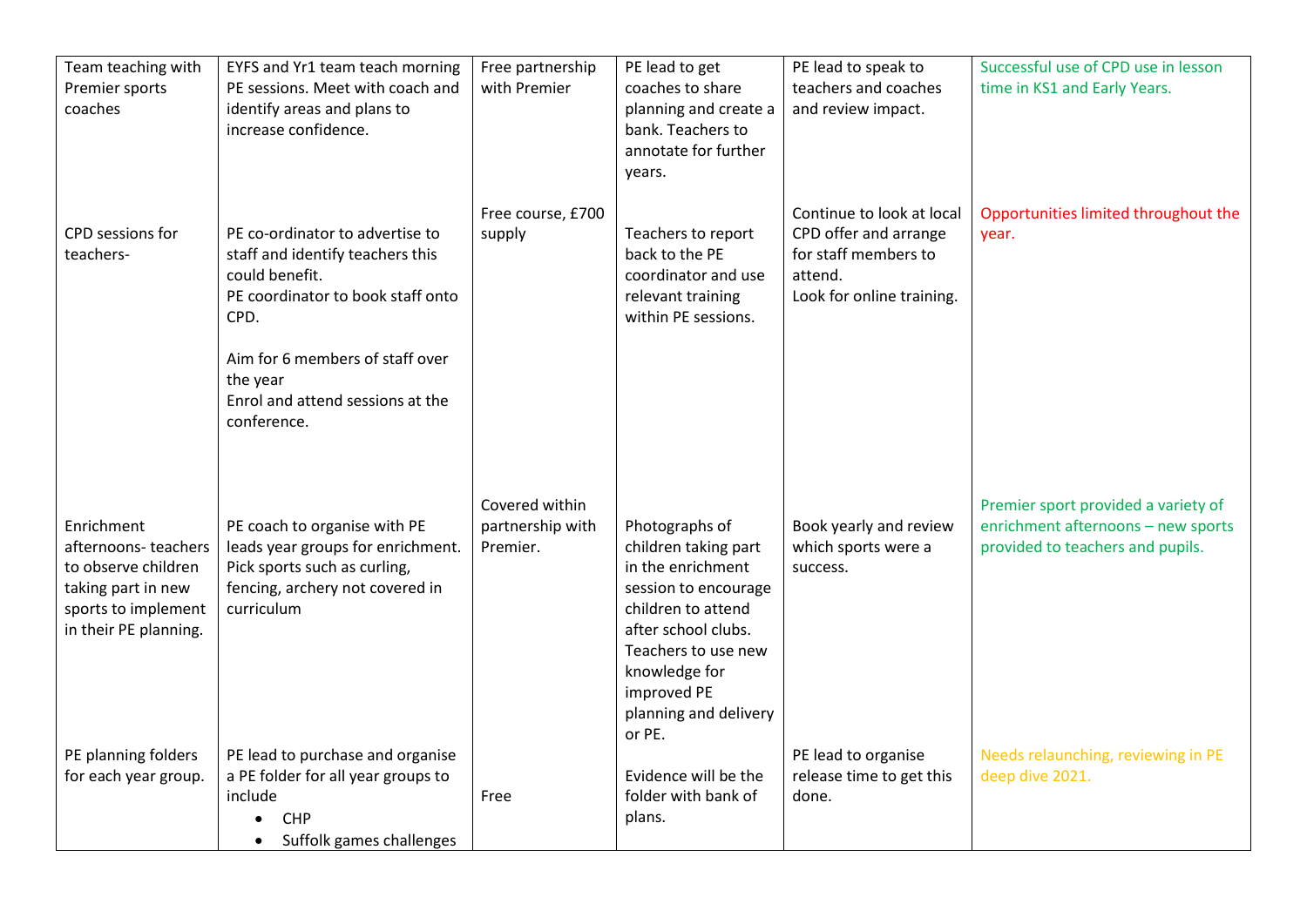|                                                                                                                                                                                            | Power of PE<br>Suffolk plans<br>Premier plans<br>Teacher plans<br>$\bullet$                                                                                    |                              | Improved confidence<br>in planning                                                                                                                                                                                                                             |                                                                                                  |                                                                                        |
|--------------------------------------------------------------------------------------------------------------------------------------------------------------------------------------------|----------------------------------------------------------------------------------------------------------------------------------------------------------------|------------------------------|----------------------------------------------------------------------------------------------------------------------------------------------------------------------------------------------------------------------------------------------------------------|--------------------------------------------------------------------------------------------------|----------------------------------------------------------------------------------------|
|                                                                                                                                                                                            | To provide a hub for all planning<br>and resources for new staff or<br>staff needing support with<br>planning.                                                 |                              |                                                                                                                                                                                                                                                                |                                                                                                  |                                                                                        |
| PE coordinators<br>from both schools to<br>carry out staff<br>observation drop in<br>sessions to ensure<br>high quality PE<br>lessons and to<br>provide support and<br>advice to teachers. | Book in observation time with SLT<br>PE coordinators to meet across<br>both schools and carry out<br>observations                                              | supply cost                  | Debriefs to be shared<br>with staff and SLT<br>and added to staff<br>docs and build an<br>action plan for PE.<br>Improved confidence<br>in teaching PE.<br>Support with<br>planning and delivery<br>of PE. Informing the<br>CPD of staff within<br>the school. | Teachers to have<br>regular drop in<br>observations to ensure<br>high quality delivery of<br>PE. | Deep dive moved to September<br>2021.                                                  |
|                                                                                                                                                                                            | Key Indicator 4: Broader experience of a range of sports and activities offered                                                                                |                              |                                                                                                                                                                                                                                                                | Percentage of total allocation: 67% (£11,825)                                                    |                                                                                        |
| to all pupils                                                                                                                                                                              | Actions to achieve                                                                                                                                             |                              |                                                                                                                                                                                                                                                                |                                                                                                  |                                                                                        |
| <b>School Focus with</b><br>clarity on intended                                                                                                                                            |                                                                                                                                                                | <b>Funding</b><br>allocated: | <b>Evidence and impact:</b>                                                                                                                                                                                                                                    | Sustainability and<br>suggested next steps:                                                      |                                                                                        |
| impact on pupils:                                                                                                                                                                          |                                                                                                                                                                |                              |                                                                                                                                                                                                                                                                |                                                                                                  |                                                                                        |
| Enrichment days-<br>All year groups have<br>access to at least<br>two enrichment<br>sessions                                                                                               | Booked in dates on Thursday<br>mornings with Premier Sport to<br>run Year group enrichment<br>sessions. New sports that are not<br>provided in the curriculum. | £2965                        | All Children in the<br>school will have<br>access to sports and<br>dance sessions that<br>they would,<br>hopefully inspiring<br>the children to                                                                                                                | Continue to book<br>annually, booking a<br>variety of sports and<br>dance.                       | Completed all year groups took part<br>in multiple enrichment sessions - a<br>success. |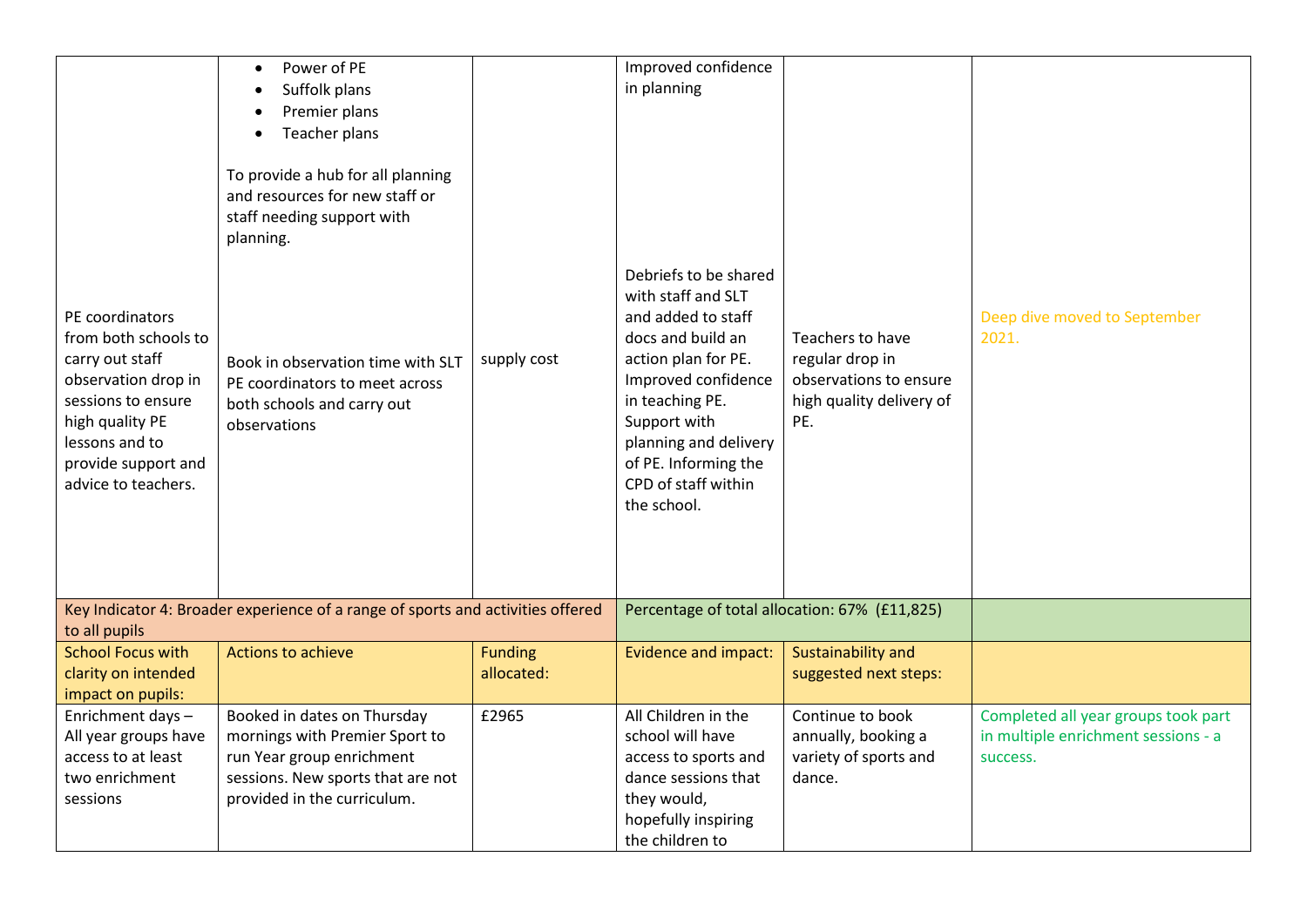| Dance enrichment<br>leading to<br>showdown.                                        | Arranged as part of the premier<br>package. Two classes each term<br>take part in 10 weeks of dance<br>enrichment leading to the<br>opportunity to perform in a local<br>theatre.                                                                                                                                                                                                                                 | £2660                                   | continue to engage<br>in these activities<br>both in and outside<br>school.<br>Children to perform<br>on a stage. Photos to<br>be shared in school<br>newsletter.                                         | Review success after<br>first showdown and<br>then continue so all<br>classes get a turn.                                                                                 | Dance enrichment for Year 1 and<br>Year 2 a success, performance<br>became virtual - but engaged all<br>children. |
|------------------------------------------------------------------------------------|-------------------------------------------------------------------------------------------------------------------------------------------------------------------------------------------------------------------------------------------------------------------------------------------------------------------------------------------------------------------------------------------------------------------|-----------------------------------------|-----------------------------------------------------------------------------------------------------------------------------------------------------------------------------------------------------------|---------------------------------------------------------------------------------------------------------------------------------------------------------------------------|-------------------------------------------------------------------------------------------------------------------|
| Improve the<br>lunchtime provision<br>for children by<br>introducing games<br>box. | PE coordinator to arrange a<br>games box for each year group to<br>be taken outside at lunchtimes.<br>Lunch time supervisors to lead<br>this to begin with.                                                                                                                                                                                                                                                       | $£50 - replacing$<br>equipment          | Children to be able to<br>be involved in<br>competitive games<br>and active games<br>during lunch times.<br>Engaging pupils who<br>may not take part in<br>other lunch time<br>activities.                | One MDSA to be in<br>charge of putting out<br>equipment and<br>engaging children to<br>use. PE lead to meet<br>with MDSA to evaluate<br>success and reorder<br>equipment. | Less issues at lunch but sports<br>provision provided by premier<br>instead of MSDA.                              |
| Outdoor equipment<br>and facilities.<br>Year 2 visit to Pipers<br>Vale gymnastics  | PE coordinator to complete an<br>inventory for take ten equipment.<br>Order any equipment that can<br>replace or replenish the stock.<br>Staff to have keys to storage to<br>ensure that children have access<br>to sports equipment during<br>afternoon take ten as well as the<br>adventure playground.<br>PE lead to investigate the<br>possibility of installing new<br>equipment e.g. mini gym<br>equipment. | £5000 - long term<br>to develop<br>£150 | Children to be<br>engaged in physical<br>play during take 10<br>sessions, increasing<br>physical activity<br>participation.<br>Children to be<br>provided with the<br>opportunity to try<br>out gymnastic | PE lead to investigate<br>the long term goal of<br>gym equipment<br>PE lead to rebook with<br>Pipers Vale.                                                                | Plans postponed until outcomes of<br>the September deep dive.<br>Travel restrictions - trip postponed.            |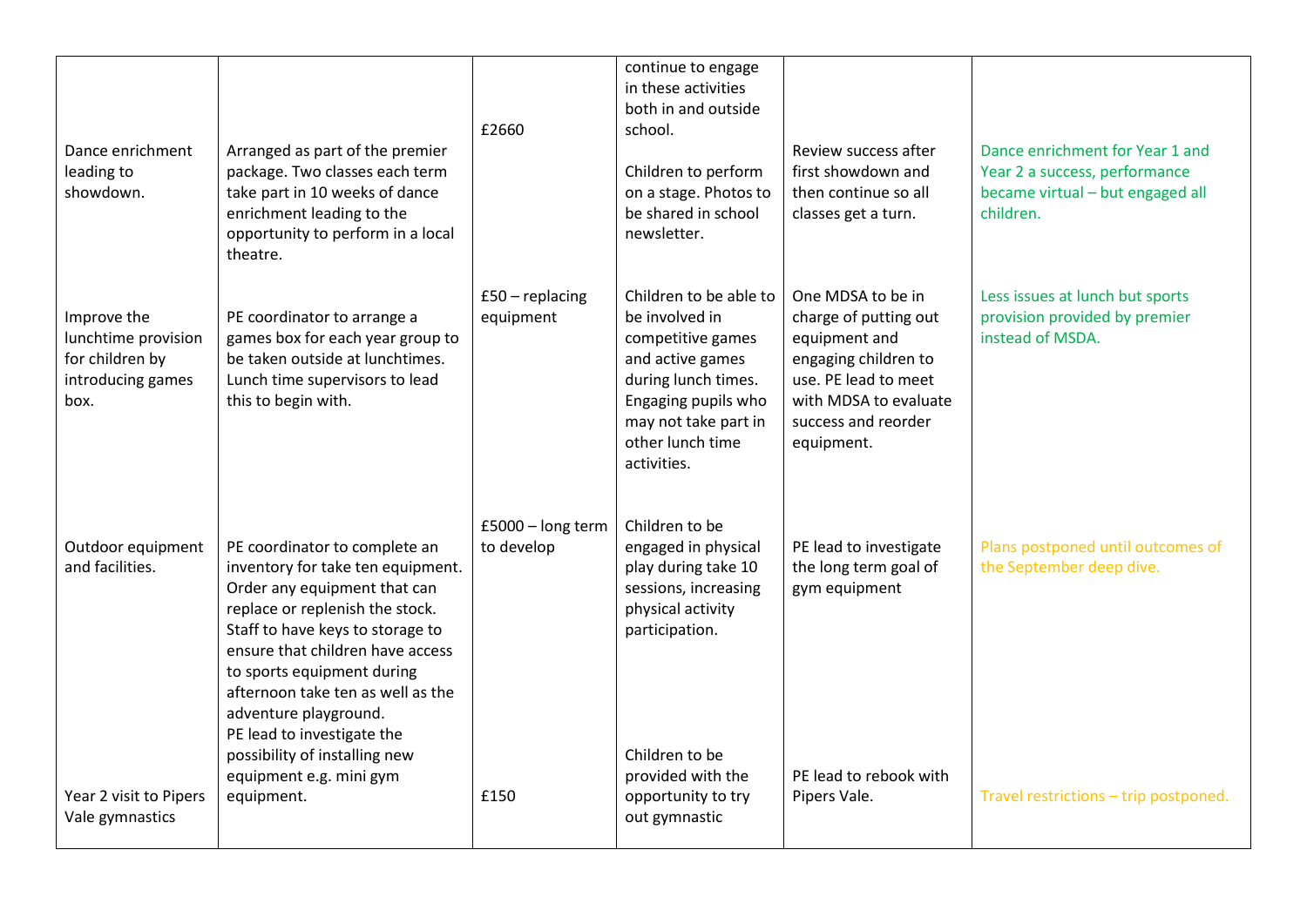| centre (If trips are<br>viable at this point)                                                     | PE coordinator to arrange visit<br>with the gymnastics coaches to<br>support the PE sessions and in<br>preparation for the steps<br>competition in spring term.                                                                                                                                                |                              | equipment<br>unavailable in school.<br>Increased<br>engagement in PE<br>lessons focusing on<br>Gymnastics. Children<br>inspired may wish to<br>take up the<br>opportunity to<br>attend the                                                          |                                                                                                                                                        |                                                                       |
|---------------------------------------------------------------------------------------------------|----------------------------------------------------------------------------------------------------------------------------------------------------------------------------------------------------------------------------------------------------------------------------------------------------------------|------------------------------|-----------------------------------------------------------------------------------------------------------------------------------------------------------------------------------------------------------------------------------------------------|--------------------------------------------------------------------------------------------------------------------------------------------------------|-----------------------------------------------------------------------|
| Premier sports after<br>school provision.<br>(extra curricular)                                   | PE coordinator to arrange with<br>range of clubs with Premier sport<br>to which parents can book onto.<br>Arrange match funded places<br>with premier sports for pp<br>children. Premier to reserve 10<br>places funded by sports premium<br>to be offered to pupil premium<br>children. Rotate places termly. | £332.50 x3<br>(E997.50)      | Gymnastics after<br>school club.<br>Identified children to<br>be offered place at<br>extracurricular club.<br>Registers to be kept<br>to identify<br>participants and<br>attendance.<br>Termly rotate the<br>place to other<br>identified children. | Review the benefits of<br>this termly and rebook<br>with premier if we see a<br>benefit. Try and engage<br>PP children through<br>match funded places. | Limited to year group bubbles.                                        |
|                                                                                                   | -Key Indicator 5: Increased participation in competitive sport                                                                                                                                                                                                                                                 |                              | Percentage of total allocation: 1% (£100)                                                                                                                                                                                                           |                                                                                                                                                        |                                                                       |
| <b>School Focus with</b><br>clarity on intended<br>impact on pupils:                              | Actions to achieve                                                                                                                                                                                                                                                                                             | <b>Funding</b><br>allocated: | <b>Evidence and impact</b>                                                                                                                                                                                                                          | <b>School Focus with clarity</b><br>on intended impact on<br>pupils:                                                                                   |                                                                       |
| Lunchtime club and<br>after school clubs'<br>preparation to<br>compete in school<br>competitions. | Children to be encouraged by<br>premier sports coaches and<br>teachers to take part in organised<br>lunch time sessions.                                                                                                                                                                                       | See above                    | Teachers to keep<br>register and a record<br>of children taking<br>part.                                                                                                                                                                            | To engage children in<br>competitive sports.                                                                                                           | Adapted for bubbles. Girls football<br>launched - this was a success. |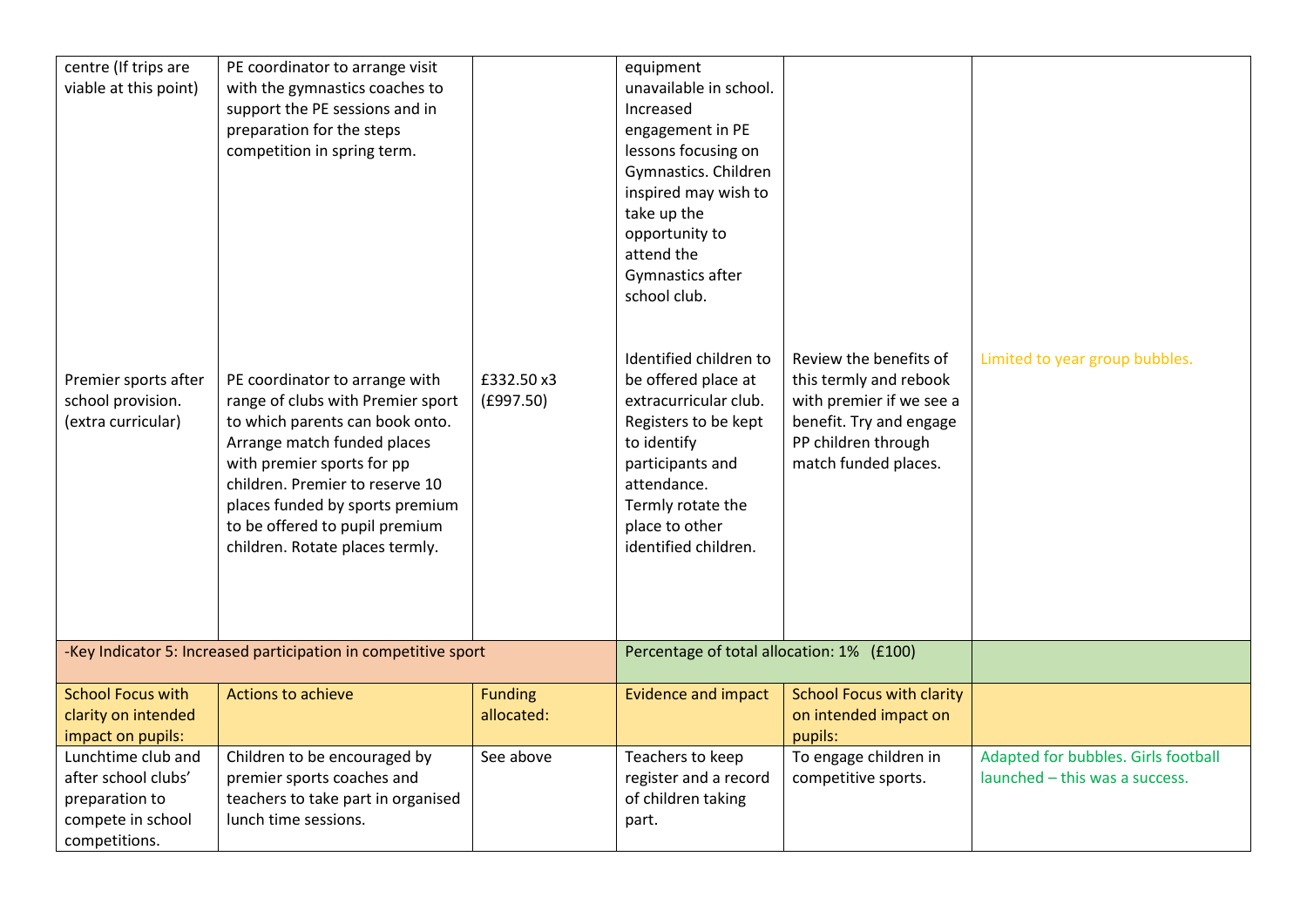| More intra school<br>competitions                                                         | PE coordinator to meet with<br>Fairfield staff and discuss year<br>group and class competitions.                                                                            | Free        | Class teachers to<br>keep score sheet<br>which is passed back<br>to the PE<br>coordinator.<br>Celebrate results in<br>celebration<br>assembly.                                                                                  | Teaching pupil's morals<br>and values when<br>competing (passion,<br>self-belief, respect,<br>honesty, determination<br>and team work)<br>supporting others<br>accepting winning and<br>losing graciously.<br>(school games beliefs;                                                                     | School games and competitions on<br>hold, some virtual events carried out.                                                       |
|-------------------------------------------------------------------------------------------|-----------------------------------------------------------------------------------------------------------------------------------------------------------------------------|-------------|---------------------------------------------------------------------------------------------------------------------------------------------------------------------------------------------------------------------------------|----------------------------------------------------------------------------------------------------------------------------------------------------------------------------------------------------------------------------------------------------------------------------------------------------------|----------------------------------------------------------------------------------------------------------------------------------|
| Virtual sports day/<br>Sports day-whole<br>school event<br>depending on<br>circumstances. | PE coordinator and year group<br>leaders to meet in summer term<br>to organise structure and races.<br>PE coordinator to purchase prizes<br>for winning teams and children. | £100 prizes | All children to have<br>the opportunity to<br>compete<br>competitively.<br>Teachers to record<br>scores and celebrate<br>within Year group<br>assembly alongside<br>awards for<br>Sportsman<br>ship<br>Never giving<br>up award | Children to have<br>increase confidence in<br>performing and<br>competing against<br>others.<br>Children to have fun<br>competing with their<br>peers in races.<br>To embed the morals or<br>sportsman ship.<br>To allow the children an<br>opportunity to reflect<br>on their progress in<br>athletics. | School sports days organised for year<br>groups. Awards and prizes awarded<br>on the day. PE leads to review 2022<br>sports day. |
| Take part in virtual<br>Felixstowe Pyramid<br>of school events.                           | PE coordinator to keep in touch<br>with the pyramid about upcoming<br>events and enter teams into the<br>competitions.                                                      |             | Children to have<br>opportunity to take<br>part in a completion<br>outside of school.                                                                                                                                           |                                                                                                                                                                                                                                                                                                          | Most events postponed but some<br>virtual events taken part in.                                                                  |